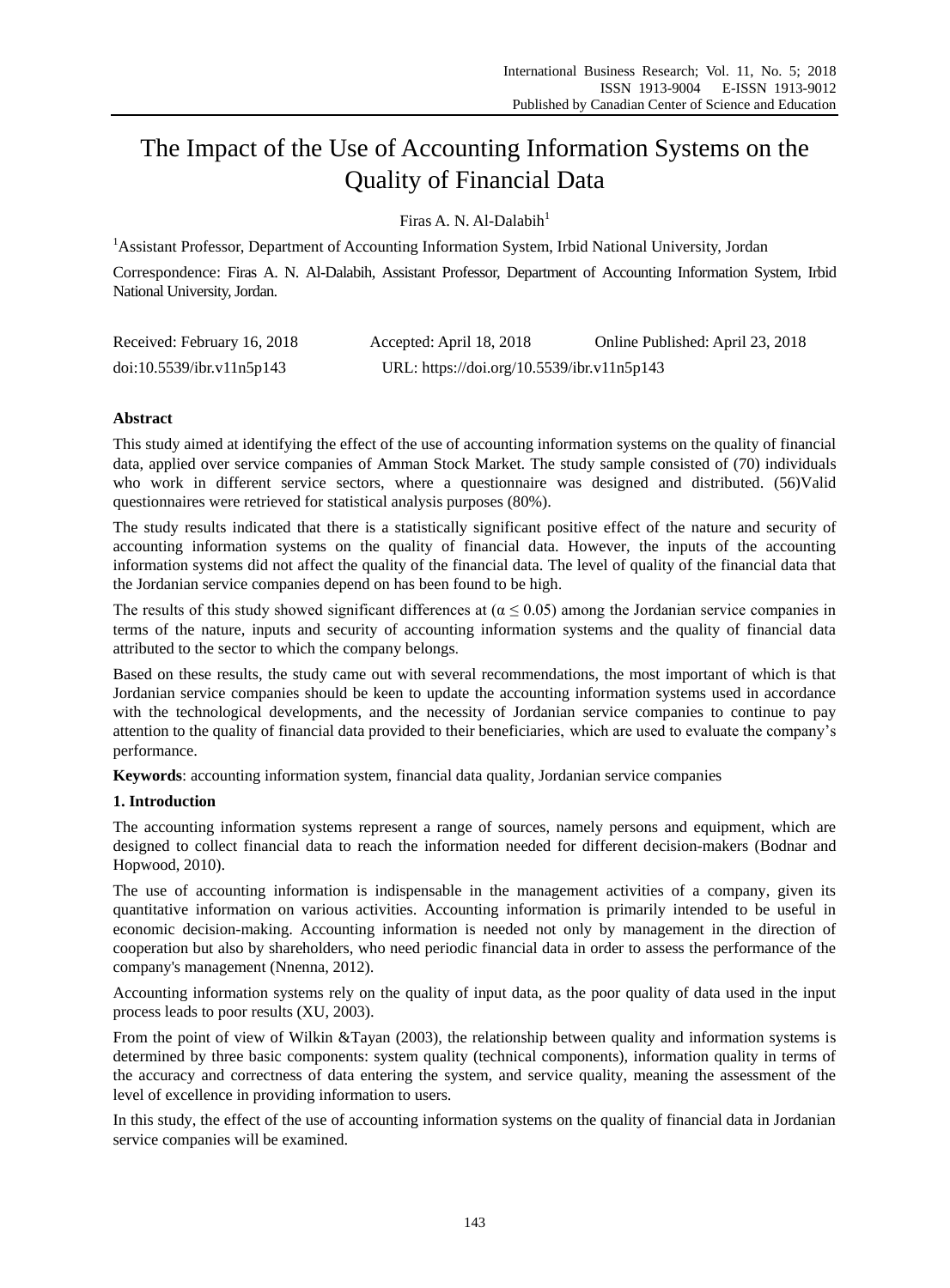## **The study problem:**

The quality of financial data is the basis to rely on in reaching good information that is useful in making various decisions regarding the operations of the company efficiently and effectively. Therefore, the absence of this quality leads to financial outputs that weaken the used decisions and lead to wrong decisions, which causes loss to decision-makers. In regards of the Jordanian service companies, there is a lack of clarity about the nature of the used accounting information systems, and a lack of clarity concerning the quality of financial data in them; this is due to the absence of studies on the service sector up to the researcher's knowledge. We can formulate the problem of the study through the following questions:

- 1. What is the effect of the use of accounting information systems on the quality of financial data in Jordanian service companies?
- 2. What is the quality level of the financial data that is relied on in Jordanian service companies?
- 3. Are there significant differences in the use of accounting information systems and the quality of financial data in Jordanian service companies due to the sector to which the company belongs?

#### **Importance of the Study:**

The importance of this study emerges from the importance of accounting information systems, which their level of quality and accuracy is determined by the nature of the used financial data that represent the main inputs in various analysis operations to identify the performance level of the company. The accounting information systems are the basis for the production of accounting and financial information used by different users. The quality of the financial data is the basis for producing accounting outputs and correct and credible financial information. The higher the quality of the financial data is, the more accurate financial results will be produced, which will make reliance on financial and management decisions very reliable and secure.

This study is beneficial for investors in the Jordanian service sector, additionally; beneficialfor the service companies themselves by providing a clear picture of the accounting system of the service company compared to similar companies in the same sector

## **The study objectives:**

This study aims at achieving the following objectives:

- 1. Identifying the impact of the use of accounting information systems on the quality of financial data in Jordanian service companies.
- 2. Identifying the quality level of the financial data that is relied upon by the Jordanian service companies.
- 3. Identifying the existence of differences of statistical significance with regard to the use of accounting information systems and the quality of financial data in Jordanian service companies attributed to the sector to which the company belongs.

## **2. Literature Review**

The study of Esmeray (2016) aimed at identifying the impact of the use of accounting information systems on the financial performance of small and medium-sized companies in Turkey. To achieve the study's objective, the analytical descriptive approach was applied by designing a questionnaire and distributing it over the study sample which consisted of 60 companies in the city of Qaisariya. The results of the study showed a statistically significant positive relationship between the use of accounting information systems and the growth rate in sales, returns and customer's number.

The study of Nwinee, et- al (2016) aimed at identifying the impact of the use of accounting information systems on the organizational effectiveness of small and medium-sized companies in Nigeria. To achieve the study's objective, the analytical descriptive approach was followed by designing a questionnaire and distributing it over the study sample which consisted of 156 employees of small and medium-sized companies in Port Harcourt city. The results of the study showed that the use of accounting information systems supports the effectiveness of organizations and increases the ability to control costs.

The study of Patel (2015) examined the impact of accounting information systems on companies' profitability. The study was based on the theoretical analytical approach to reach the results by reviewing the previous studies and the concept of accounting information systems, the quality of the accounting information systems, and the nature of the relationship between accounting information systems and the profitability of companies and decision making. The results showed that the there is an impact of accounting information systems on the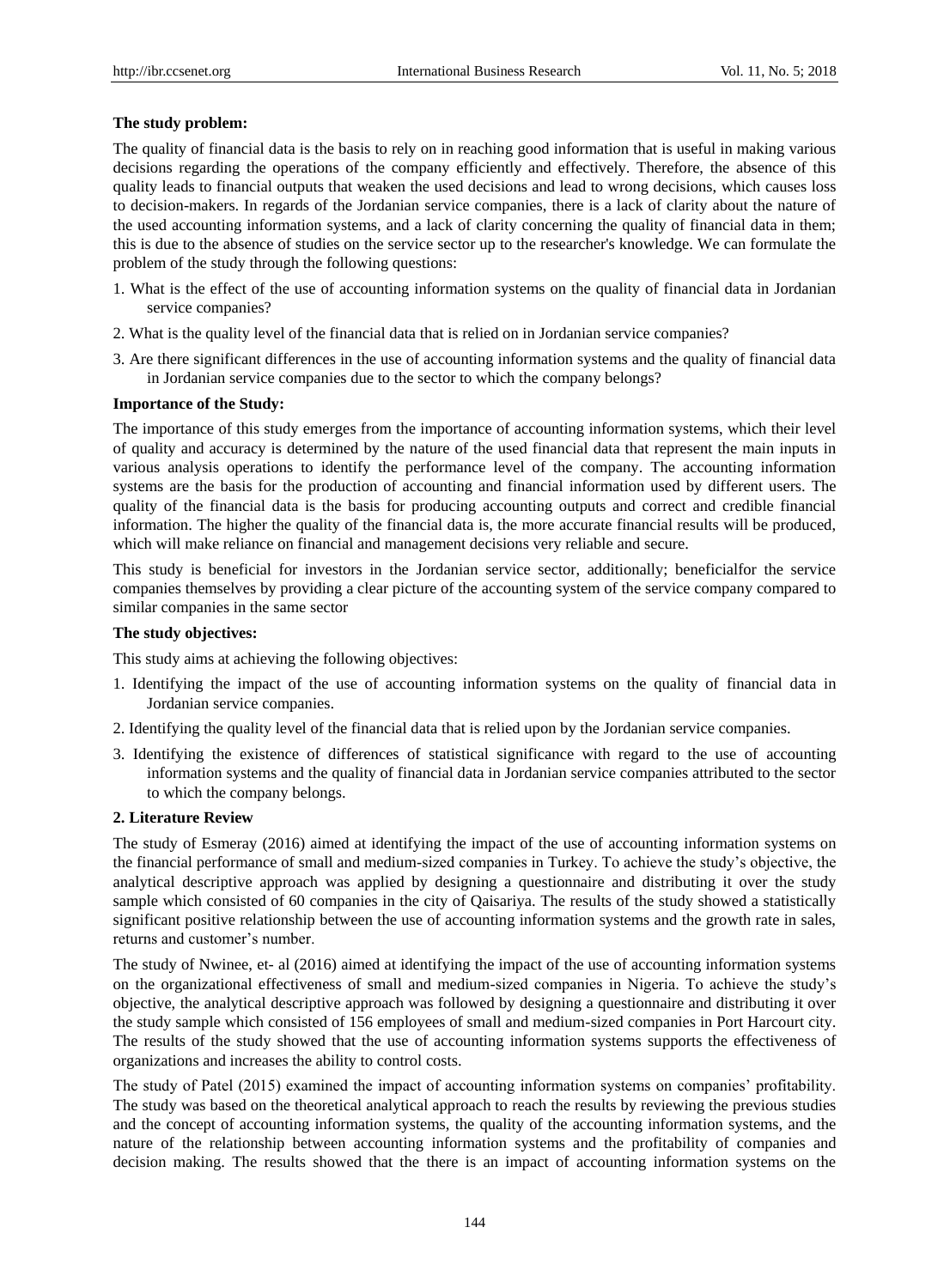profitability of companies and decision-making, also it was found that the accounting information systems contribute to provide the necessary information to take financial and economic decisions.

Hezabr & Qatanani (2015) studied the impact of accounting information systems on improving the value chain in companies in the Kingdom of Bahrain. To achieve the study's objective, the analytical descriptive approach was applied by designing a questionnaire and distributing it over the study sample which consisted of 60 employees in 23 industrial companies. The results of the study indicate that there is a lack in the availability of the accounting information systems' basic components. In addition, there is a lack in the accounting information quality needed to improve the value chain for the business organizations in the public industrial shareholding companies in the Kingdom of Bahrain. As for the contribution of accounting information systems in value improving was found to be weak.

The objective of Rapina's study (2014) was to identify the factors affecting the quality of accounting information systems in Indonesia. The study sample consisted of a group of accountants working in 33 cooperative institutions in Bandung City, where a questionnaire was distributed to measure the information needed to serve the purposes of the study. The results showed that the commitment of management, organizational culture and organizational structure has a great impact on the quality of accounting information systems moreover, the quality of the accounting information system has effectson the quality of accounting information.

The study of Moqbel (2014) sought to demonstrate the impact of accounting information systems on e-commerce in Jordan. To achieve the objective of the study, the analytical descriptive approach was applied by designing a questionnaire and distributing it over the study sample which consisted of 75 financial managers working in 25 service companies. The results of the study showed that there is a statistical significant positive effect of accounting information systems on e-commerce in service companies in Jordan.

The study of Harash et al (2014) examined the impact of accounting information systems on small and medium-sized companies' performance in Iraq. This study was based on the theoretical analytical method in reaching the results by reviewing the previous studies, the concept of accounting information systems and the nature of the performance of small and medium-sized companies. The results showed that there is an impact for the accounting information systems, represented by their characteristics(reliability, importance, and timing), on the performance of small and medium-sized companies in Iraq.

Rachmawati and Lasniroha (2014) examined the impact of administrative accounting information systems, the quality of accounting information management and the quality of services provided over the users' satisfaction and their effect on Indonesia's decision-making process. The study sample was composed of the staff of the State Bank in Bandung City, where a questionnaire was distributed to measure the information needed to serve the purposes of the study. The results of the study indicated that there is an impact for the quality of the administrative accounting information systems and the quality of the services provided on the decision-making process with a percentage of 62%.

Abdullah's (2013) study was conducted to identify the impact of the use of accounting information systems on the quality of the financial statements in the Income and Sales Tax Department in Jordan. In order to achieve the objective of the study, the analytical descriptive approach was applied by designing a questionnaire and distributing it over the study sample which consisted of 50 accountants from the Income and Sales Tax Department in Amman Governorate. The results of the study indicate that there is an effect for the use of accounting information systems on the quality of the financial statements in the Income and Sales Tax Department in Jordan.

Finally, the study of Jakovic and Spremic (2012) examined the impact of the use of accounting information systems on the company's e-business effectiveness in Croatia. The study sample consisted of 252 companies on which a questionnaire was distributed in order to collect the information required to achieve the objectives of the study. The results showed that there is an impact for the use of accounting information systems on the effectiveness of the company's e-business in Croatia.

## **A summary of previous studies:**

From the above mentioned we noticed that most of the studies focused on the effect of accounting information systems over performance and efficiency without taking into account their impact over the quality of financial data. Some studies focused on the relationship between accounting information systems and the quality of financial statements in practice after applying it over income and tax department without including any of the economic sectors like the study of Abdallah (2014). On the other hand, the study of Rachmawati & Lasniroha (2013) was concerned with identifying the impact of accounting information management quality over the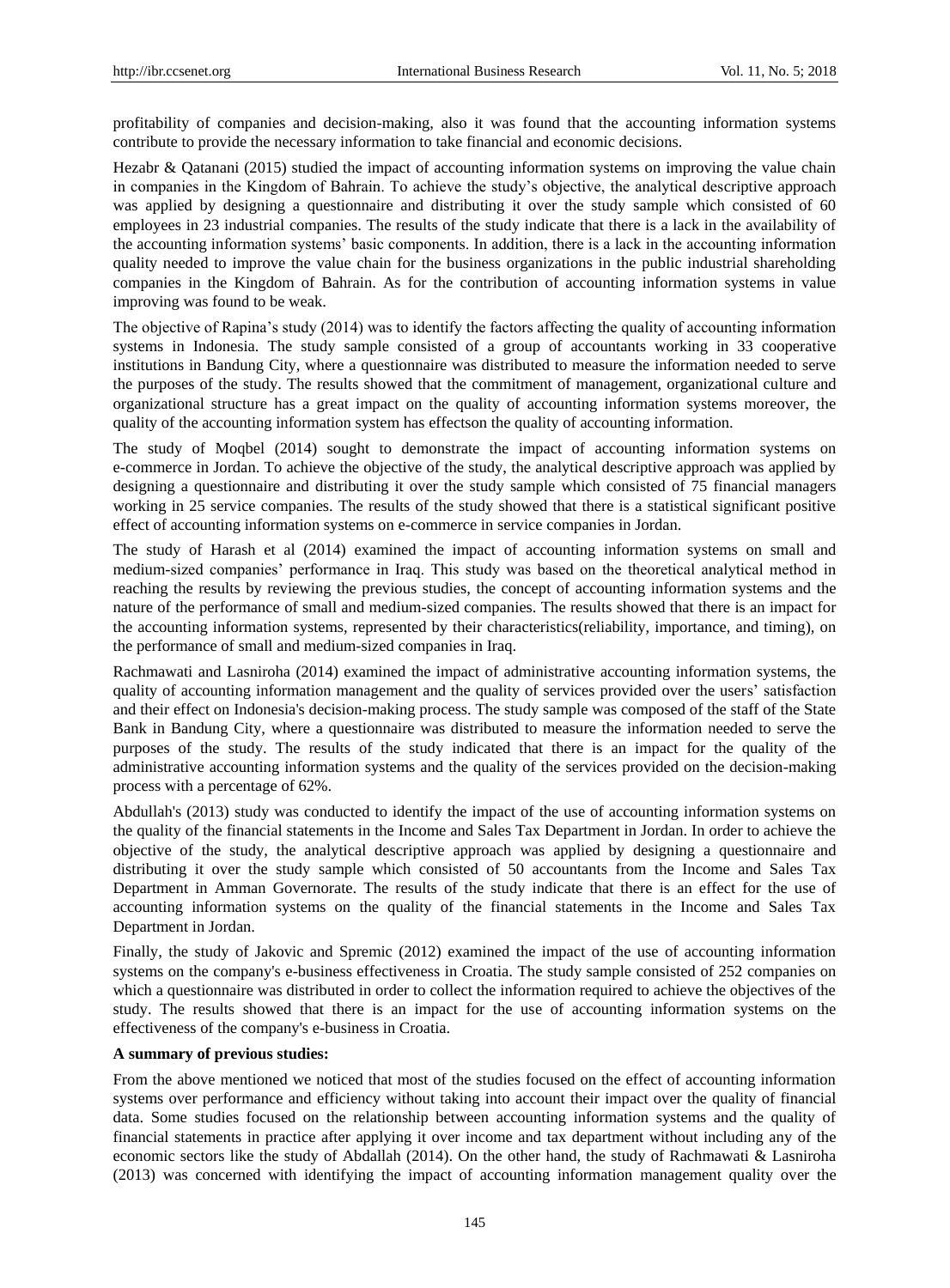satisfaction of users and decision-makers but it didn't clarify the nature of the relationship between accounting information systems and financial data quality. The study of Rapina (2014) focused on the factors that affect the quality of accounting information systems without identifying the impact of accounting information systems over the quality of financial data.

Based on this, the following study came to fill the gap existing in the previous studies through studying the impact of accounting information systems over financial data quality which was not addressed in studies specialized in accounting information systems.

## **3. Hypotheses of the Study**

This study has the following main hypotheses:

Ha1: There is an impact for the accounting information systems over the financial data quality.

From this main hypothesis comes the following sub-hypotheses:

 $Ha_{1,1}$ : There is an impact for the nature of accounting information systems over the quality of financial data.

 $Ha_{1,2}$ : There is an impact for the accounting information systems' inputs over the quality of financial data.

 $Ha_{1,3}$ : There is an impact for the accounting information systems' security over the quality of financial data.

Ha2: The level of financial data quality that is relied on in the Jordanian service companies is of high level.

Ha3: There are variations of statistical significance for the use of accounting information systems and the quality of financial data in the Jordanian service companies attributed to the sector to which they belong.

#### **The concept of accounting information system:**

The accounting information system is one of the most important systems in any company. Its objective is to provide the needed information to managers at various levels. This information helps them to effectively and efficiently carry out their responsibilities in planning, resource monitoring, performance assessment and decision-making (Saeidi, 2014).

The nature of accounting information is determined as a reliable tool in the use of modern information technology means, which aims at establishing modern accounting information systems; their main role is to improve the usefulness of accounting information (Fuhong, 2012).

From the point of view of Akgün and Kilic (2013, p.26), information systems are a system in which data is collected, evaluated and distributed over users when needed, and that is designed to assist the process of decision-making.

Romney and Steinbart (2012, p.686) believes that accounting information systems are a system for gathering, recording, storing and processing data to obtain the needed information for decision-making.

Knežević and Tepevac (2012) show that an accounting information systemis concerned with each of the various business inputs that forms the data that is relied upon in analysis and processing data included in accounting reports, as well as its concern towards the system outputs represented in the financial statements published and used in the decision-making process by users.

## **Accounting information systems components:**

Accounting information system is composed f several units, each unit has a specific function. They can be presented as follows (Al-Dahrawi, 2001, p.  $49 - 51$ ):

1. **Collecting data unit**: this unit collects data from the institution's surrounding environment. This data is represented in the events and facts that the accountant cares about and considers them important and should be acquired and recorded. The nature of the project's objectives and the outputs has a great impact over the type of the data collected and recorded in the system, as well as the nature of outputs affects the type of the collected data.

2. **Data operating unit**: the collected data by the accounting information system might be used immediately if they were useful for the decision-maker the moment they are collected. But, in most cases, these primary data needs to be operated and prepared to be useful information in the decision-making process, thus it is sent to the storage unit in the accounting information system.

3. **Data storage and retrieval unit**: this unit is responsible for storing data in case they were not used immediately and keeping it for future use or to be processed before being sent to decision-makers.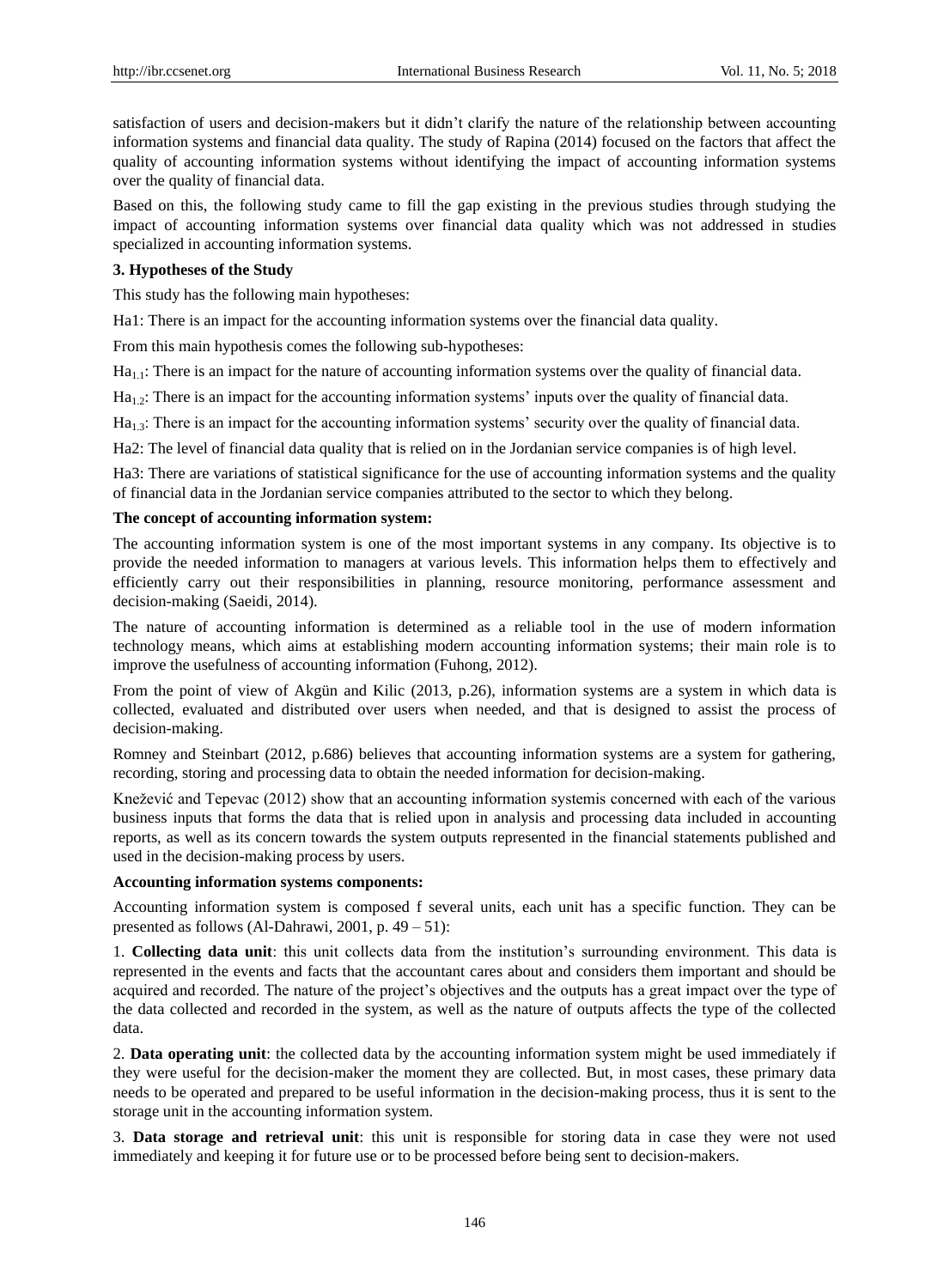4. **Information delivery unit (information channels)**: this unit is the mean to transfer and deliver data and information from one unit to another within the accounting information system, until it reaches the makers of administrative decisions. Communication channels might be automatic or manual (monitors or papers) according to the institution's available means.

When choosing the hardware and software components for the accounting systems, the costs and expenses of such components should be less than the benefit of using the system. Moreover, audit and control members should be knowledgeable of accounting information systems, supporting software, and the used tools because the auditing process will be done through the computer. The auditing team should be familiar with automation and automatic control. It also has an impact over the accountants work in the future summarized in methods of accountants work, data recording, new systems and networks, and auditing methods used in the future (Shaher, 2002).

#### **Accounting information systems' objectives:**

Accounting information system aims at achieving a general objective represented by providing the accounting information that benefits its users. Achieving this general objective leads to achieving several sub-objectives at the same time, the most important among which are (Ali, 2011):

1. Measuring all economic events that take place within the institution through the processes of data collecting and storage, recording, labeling and summarizing in the accounting registers.

2. Delivering the accounting information through a set of documents and reports to all those who can benefit from it, among which is the institution administration which uses these information in performance evaluation and making appropriate decisions.

3. Achieving internal control over all material elements that exist in the institution.

#### **The quality of financial data:**

Quality is defined as the standard measure of something or a certain level of excellence (Ramdany, 2015).

Quality is good if the information used is relevant and reliable, and the relevant information is that which can be used for decision-making (Porter and Norton, 2011, pp. 29).

Keiso et-al (2010) shows that the quality of accounting information indicates the good performance of the accounting information system and the appropriateness of the accounting system applied, in order to reach efficiency and effectiveness in the processes and restrictions, continuously, within the company to reach its objectives, protect its assets, serve senior management and help it achieve the maximum productivity, and work to measure the validity of the accounting system. The dimensions of the accounting information quality are determined by:

- **Appropriateness**: means the efficiency of financial statements and reports, and their success in serving their users through their ability to provide adequate and appropriate information to make appropriate decisions, so that this information is recognized for being suitable for decision-making and is presented properly besides its timely availability.
- **Reliability**: it is associated with the information integrity and the ability to rely on it. Accounting information is characterized as being reliable or can be relied on if it has the ability to express the veracity of the information, to be free from error and bias, and to represent it fairly and honestly.
- **Consistency or symmetry**: This characteristic is realized when the project uses the same accounting treatment for the same event from one period to another without any change.
- **Understandability**: it is a qualitative accounting information characteristic that helps a prudent wise user to identify the meaning and importance of financial reporting.
- **Comparability**: This characteristic enables users of financial reports to identify similarities and differences between economic phenomena and events. As for the use of an incomparable accounting standard results in increased differences in the expression of economic phenomena and events.

The reality of services sector in Jordan: [http://www.alghad.com](http://www.alghad.com/)

Several facts distinguish services sector in Jordan; first, it is the sector that brings the highest income for the country with an over 60% of the Gross Domestic Product and in several years it reaches two thirds.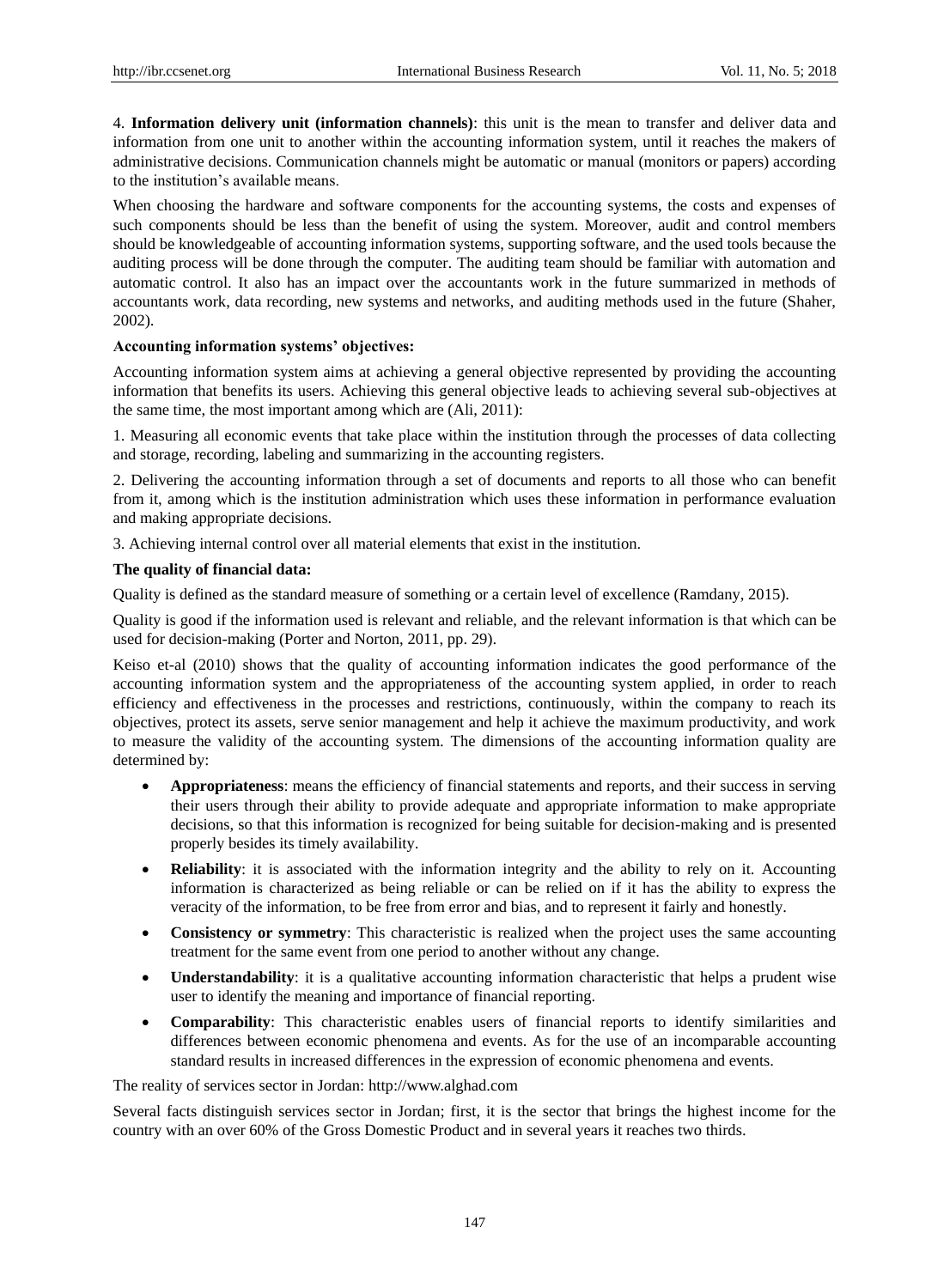The second fact is that it is the sector that depends on the country's main competitive element; the human resource. This by itself leads to the fact that its sectors are the first in relation to the value added accounts, in other words, it basically depends on Jordanian production elements, namely the human being. In addition, it is the sector supporting the infrastructure of roads, electricity, water, communications and others.

The third fact is that services sector has forward and backward relations with all other economic sectors, in fact it is not unfair to say that the continuation and growth of other sectors depend on the services of this sector in education, health, finance, transportation, tourism, governmental services and others.

However, this sector still didn't receive its share of attention and development despite the fact that its development means the development of the Jordanian economy as a whole. This can be attributed to the fact that investment in this sector has been so far quantitative rather than qualitative. This means that vertical investment is needed to enhance the quality of the offered services in this sector, and not horizontally to increase their number only.

Investing in creating services of high quality and ensuring international quality standards means developing all sectors of national economy, as for what this sector produce in the fields of education, health, transportation, tourism and governmental services directly leads to improving the quality of industrial, commercial and all other sectors.

The improvement and incensement in the services sector's quality in Jordan would have meant that Jordan would become the first exporter in the region in regards to the services of education, health, tourism, finance, moreover; engineering, financial and administrative consulting services and others, all of high exportation value and low cost.

## **4. The Field Study**

## **The study population and sample:**

The study population consists of all Jordanian service companies listed in Amman stock market; (58) companies, distributed over (7) sectors (commercial services, educational services, health services, power services, technological and communication services, tourism and hotels services, transportation services and media services) according to companies' manual for 2017. For the study sample, a random sample has been chosen, made of (10) members from each sector over which a questioner was distributed. Thus the final study sample was made of (70) members, (56) questionnaires were retrieved, valid for the statistical analysis purposes with a percentage of (80%) of the total distributed questionnaires.

## **Limitations of the study:**

This study was limited to the companies listed in Amman stock market within the Jordanian services sector without including the rest of the economic sectors.

## **Statistical analysis results:**

#### **The study tool reliability:**

The study tool reliability has been verified using Cronbach Alpha test. Table (1) shows the results of Cronbach Alpha coefficient for the internal consistency of the study's axes over the study sample:

Table 1. Cronbach Alpha test over the study sample's responses

| The questions                                                     | Cronbach Alpha value (%) |
|-------------------------------------------------------------------|--------------------------|
| Questions related to the nature of accounting information systems | 75.31                    |
| Questions related to accounting information systems inputs        | 82.06                    |
| Questions related to accounting information systems' security     | 76.4                     |
| Questions related to financial data quality                       | 84.3                     |
| All questions total                                               | 94.75                    |

From table (1) we see that the value of Cronbach Alpha coefficient was (75.31%) for the questions related to accounting information systems, (82.06%) for questions related to accounting information systems' inputs, (76.4%) for questions related to accounting information systems' security and (84.3%) for questions related to financial data quality. All are high values that indicate a high consistency among the study's questions; they also indicate the high reliability of the study's results. Cronbach Alpha value for all questions together was (94.75%),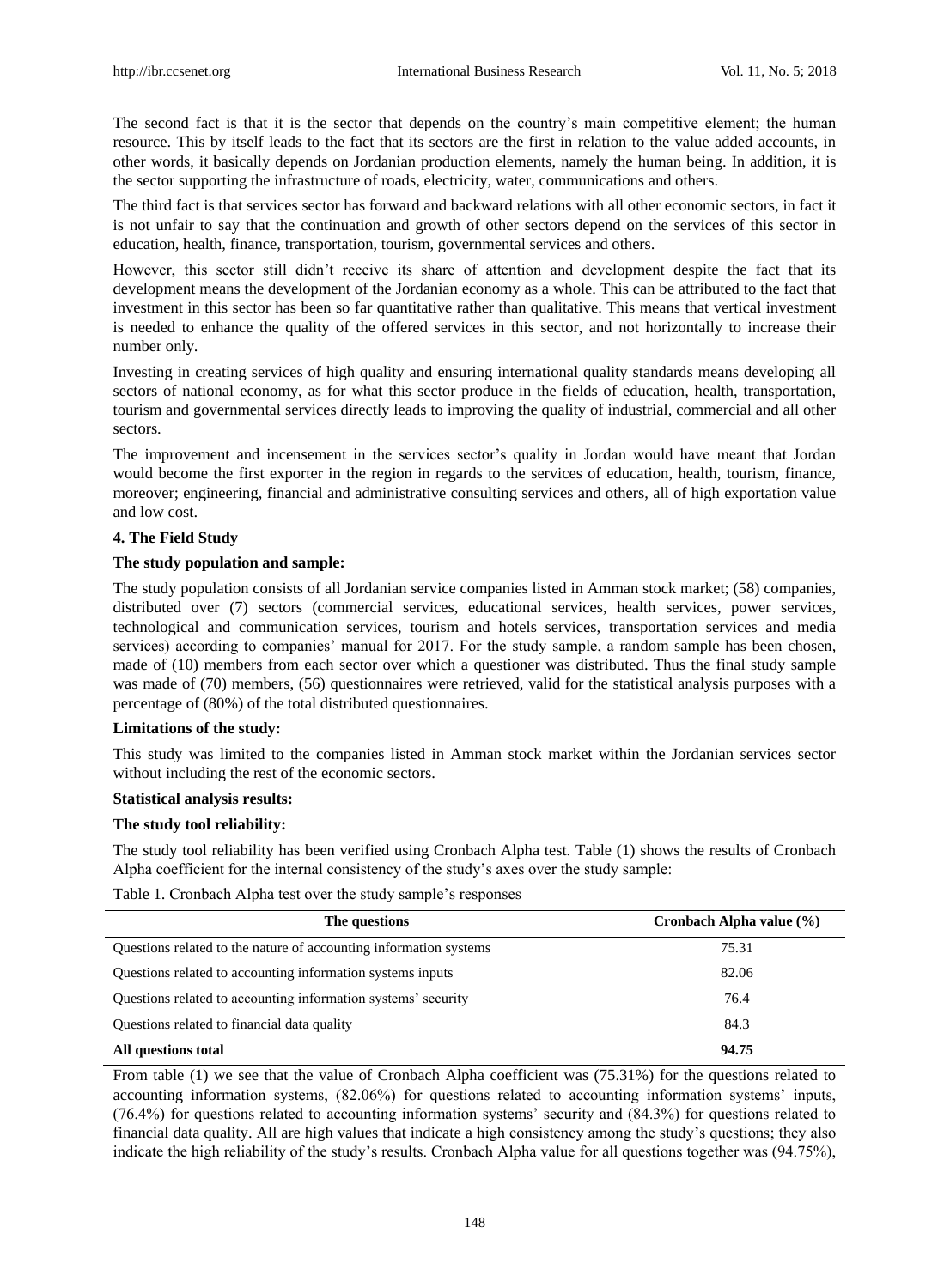which is a high value where the value of  $(60%)$  is considered the minimum reliability of the study results (Sekaran & Bougie, 2010).

## **The personal and functional characteristics of the study sample:**

Table (2) shows the distribution of the sample's members according to personal and functional variables.

Table 2. Sample members' distribution according to personal and functional variables

| <b>Variable</b>                  | <b>Field</b>                 | <b>Repetition</b> | Percentage $(\% )$ |
|----------------------------------|------------------------------|-------------------|--------------------|
|                                  | Commerce                     | 20                | 35.7               |
|                                  | Education                    | 3                 | 5.4                |
|                                  | Power                        | 8                 | 14.3               |
| <b>Sector</b>                    | Communication and technology | 8                 | 14.3               |
|                                  | Hotels and tourism           | 7                 | 12.5               |
|                                  | Transportation               | 7                 | 12.5               |
|                                  | Media                        | 3                 | 5.4                |
|                                  | <b>Total</b>                 | 56                | 100.0              |
|                                  | Diploma of Community         | $\overline{c}$    | 3.6                |
|                                  | Colleges                     |                   |                    |
| <b>Academic qualification</b>    | Bachelor                     | 44                | 78.6               |
|                                  | Master                       | 10                | 17.9               |
|                                  | PhD                          | $\mathbf{0}$      | $\mathbf{0}$       |
|                                  | <b>Total</b>                 | 56                | 100.0              |
|                                  | <b>General Director</b>      | $\mathbf{1}$      | 1.8                |
|                                  | Deputy Director              | 3                 | 5.4                |
| <b>Job title</b>                 | Accountant                   | 22                | 39.3               |
|                                  | <b>Internal Auditor</b>      | 3                 | 5.4                |
|                                  | Head of the Department       | 13                | 23.2               |
|                                  | Other                        | 14                | 25.0               |
|                                  | <b>Total</b>                 | 56                | 100.0              |
|                                  | 5 years or less              | 15                | 26.8               |
| <b>Years of service</b>          | 6 to 10 years                | 13                | 23.2               |
|                                  | 11 to 15 years               | 18                | 32.1               |
|                                  | 16 years or more             | 10                | 17.9               |
|                                  | <b>Total</b>                 | 56                | 100.0              |
|                                  | <b>JCPA</b>                  | $\overline{4}$    | 7.1                |
| <b>Vocational Certifications</b> | <b>CPA</b>                   |                   | 1.8                |
|                                  | <b>ACPA</b>                  |                   | 1.8                |
|                                  | None                         | 35                | 62.5               |
|                                  | Other                        | 15                | 26.8               |
|                                  | <b>Total</b>                 | 56                | 100.0              |

From table (2) we found the following:

- **The sector**: most of the study sample members were employed in the commercial sector; (20) members with a percentage of  $(35.7%)$  followed by the respondents employed in the energy sector and communication and technology sector; (8) members with a percentage of (14.3%). Followed by the members who work in the hotels and tourism sector and the transportation sector; (7) members with a percentage of (12.5%). Finally, the sample members working in the educational sector and the media sector;(3) members with a percentage of (5.4%).
- The academic qualification: The results show that most of the sample members are of the academic qualification (Bachelor); (44) members with a percentage of (78.6%). Followed by individuals who had a (Master) academic qualification, (10) members with a percentage of (17.9%). then individuals with an academic qualification of (Community Diploma); (2) individuals with a percentage of (3.6%), and finally, we find that the members of the study sample does not include those who hold a doctorate.
- **Job title**: The results show that most of the respondents were employed in the position of accountant; (22) members with a percentage of(39.3%). Followed by individuals under the title of (other) those were not included in the questionnaire; (14) members with a percentage of (25%). Followed by individuals with the position of (Head of Department), (13) members with a percentage of (23.2%). Then comes the individuals who hold the position of (Deputy Director) and (Internal Auditor); (3) members with a percentage of (5.4%), and finally individuals who hold the position of (General Director), (1) member with a percentage of  $(1.8\%)$ .
- Years of service: Most of the sample members' years of service are in the category of (11 to 15 years); (18) members with a percentage of (32.1%). Followed by individuals with a service of (5 years or less);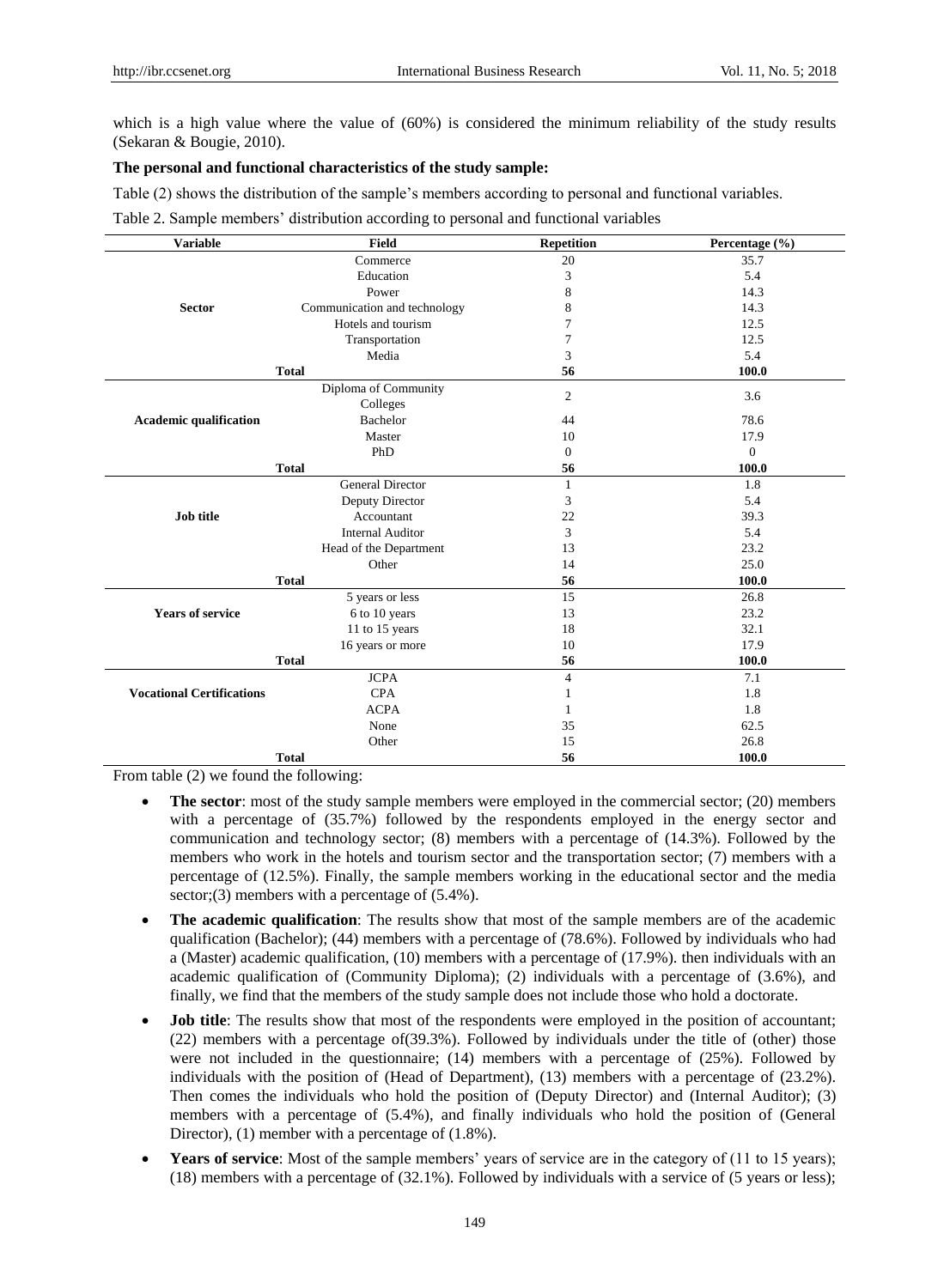(15) members with a percentage of (26.8%). Followed by individuals with a service of (6 to 10 years); (13) members with a percentage of (23.2%). Finally, the individuals with a service of (16 years or more); (10) members with the percentage of(17.9%).

 **Vocational certificates**: Most of the sample members are those who (do not have a vocational certificate); (35) members with a percentage of (62.5%). Followed by individuals who have professional certificates that were not mentioned in the questionnaire under the title of (other); (15) members with a percentage of  $(26.8\%)$ . Followed by individuals who hold(JCPA)certificate; (4) individuals with a percentage of (7.1%), and finally individuals who hold (CPA) and (ACPA) certificates; (1) member with a percentage of (1.8%).

## **Results for Testing the Study Questions**

To test the study questions, the arithmetic averages and the standard deviations of the sample members' responses were calculated to measure their tendency in general towards the items of the study tool. In addition, some statistical tests were used, which will be explained according to each of the study questions. The five-level questionnaire (Likert quintet scale) was used as follows:

1= strongly don't agree, 2= don't agree, 3= average level of approval, 4= agree,

5= strongly agree.

As for the relative importance, it was determined according to the following formula and according to the alternatives' quintet scale for each item:

The relative importance = the alternative maximum limit – the alternative minimum limit =  $5 - 1 = 1.33$ 

The number of levels 3

There are three levels: low, medium and high as follows:

- Low level: if the arithmetic average value was between 1 to 2.33
- Medium level: if the arithmetic average value was more than 2.33 till 3.66
- High level: if the arithmetic average value was more than 3.66 till 5.

## **First: Accounting information systems:**

Table (3) shows the arithmetical averages and standard deviations of the accounting information systems as a whole:

Table 3. The arithmetical averages of the sample members' responses related to the first dimension of the questions

| No. | <b>Item</b>                                                                                                                                              | <b>Arithmetic</b> | <b>Standard</b> |
|-----|----------------------------------------------------------------------------------------------------------------------------------------------------------|-------------------|-----------------|
|     |                                                                                                                                                          | average           | deviation       |
| 1.  | Accounting information systems are flexible in data processing                                                                                           | 4.250             | 0.580           |
| 2.  | Accounting information systems help to achieve goals accurately and quickly                                                                              | 4.304             | 0.502           |
| 3.  | Data are processed through an accounting system consistent with accounting policies                                                                      | 4.321             | 0.576           |
| 4.  | The cost of accounting information systems in the company is consistent with the nature<br>and size of the financial data provided by the system         | 4.107             | 0.802           |
| 5.  | Accounting information systems in the company are easily updated data                                                                                    | 4.071             | 0.735           |
| 6.  | The system provides data that is comparable                                                                                                              | 4.321             | 0.690           |
| 7.  | The system provides integrated data that will affect the effectiveness of the company                                                                    | 4.250             | 0.640           |
| 8.  | Accounting information systems are characterized by the ease and speed of data entry                                                                     | 4.268             | 0.674           |
| 9.  | The inputs of accounting information systems are presented in an easy and clear manner                                                                   | 4.214             | 0.653           |
| 10. | Inputs of accounting information systems are maintained in a secured manner                                                                              | 4.125             | 0.764           |
| 11. | The company is keen to have a particular computer password for each employee and<br>change it from time to time                                          | 4.518             | 0.603           |
| 12. | The company provides adequate protection against the risks of computer viruses                                                                           | 4.429             | 0.657           |
| 13. | The Company has clear and written policies regarding the security of accounting<br>information systems                                                   | 4.250             | 0.745           |
| 14. | The company's management implements information security protection objectives such<br>as privacy, avoiding unauthorized data change                     | 4.321             | 0.855           |
| 15. | The company's management updates the methods of protecting the accounting<br>information systems according to the changes taking place in the technology | 4.286             | 0.847           |
|     | environment                                                                                                                                              | 4.269             |                 |
|     | Arithmetic averages rate                                                                                                                                 |                   |                 |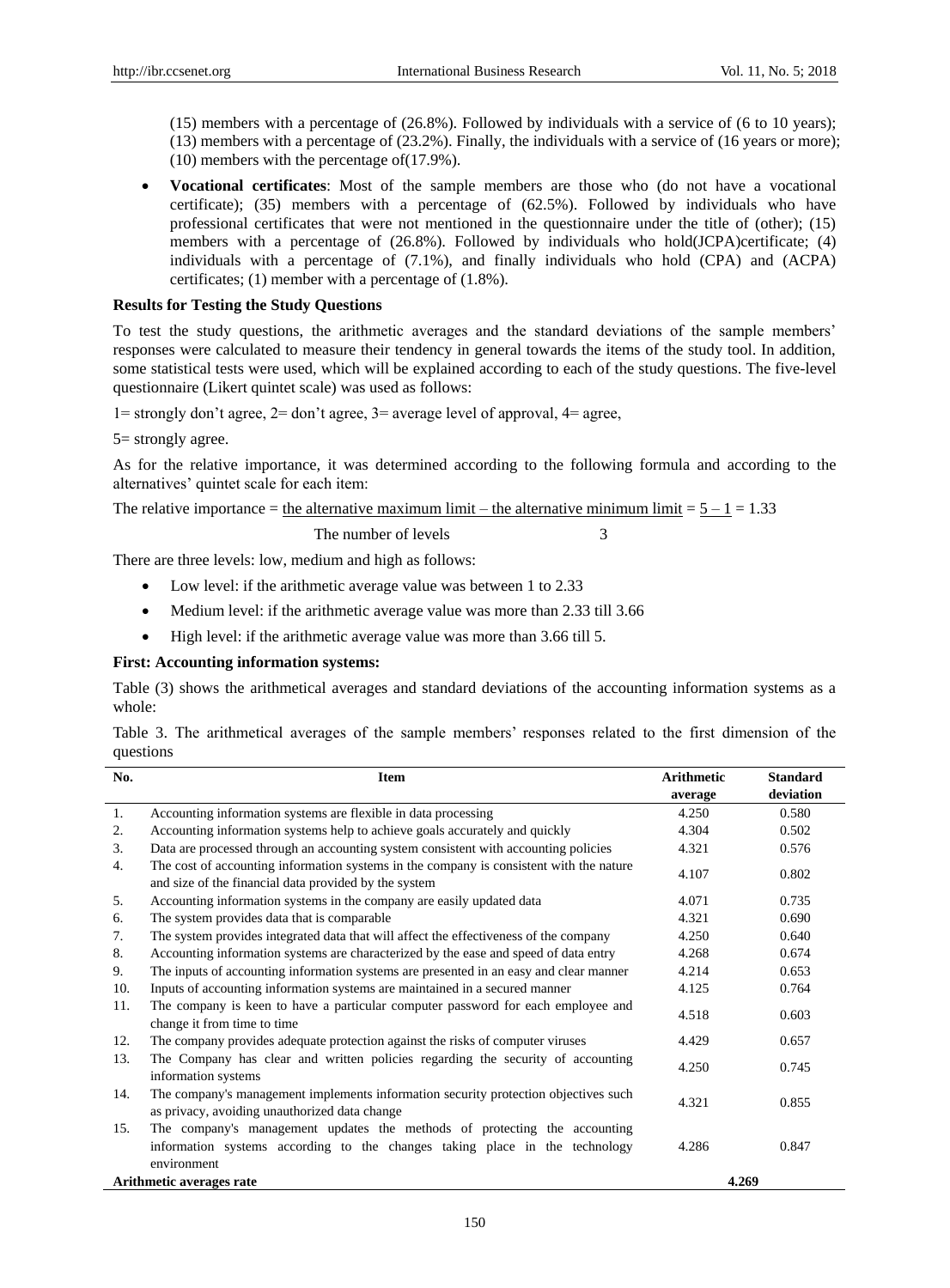From table (3) we found the following:

- The respondents' answers to the questions related to the first dimension of the accounting information systems were more tending toward agreement, where the lowest arithmetic average value was (4.071) indicating approval in relation to the fifth question (the accounting information systems in the company are easily updated data). This indicates that services companies continuously update their data according to the accounting systems developments, which in return place them in a better competitive position. The highest arithmetic average was (4.518) indicating the approval in relation to the eleventh question (The company is keen to have a particular computer password for each employee and change it from time to time). This shows the keenness of Jordanian services companies in preserving the confidentiality of their information and data related to the company's accounting systems, and not to be exposed to viruses and cybercrimes, which increase the reliability of its data for investors and beneficiaries.

- The arithmetic average rate for the questions of this dimension was (4.269) which refer to the agreement regarding the accounting information systems in the Jordanian service companies. This indicates the high application of accounting information systems in Jordanian services companies, in other words the high awareness of these companies toward applying and using technology in accounting matters

The arithmetic averages and standard deviations of the study sample individuals' evaluations were calculated separately for each of the accounting information systems' dimensions. The results were as follows:

#### **1- The nature of accounting information systems:**

Table 4. The arithmetic averages and the standard deviations of the responses of the study sample members on all the items related to the "nature of accounting information systems"

| No. | <b>Item</b>                                                                                                                                      | <b>Arithmetic</b> | <b>Standard</b> |
|-----|--------------------------------------------------------------------------------------------------------------------------------------------------|-------------------|-----------------|
|     |                                                                                                                                                  | average           | deviation       |
|     | Accounting information systems are flexible in data processing                                                                                   | 4.250             | 0.580           |
| 2.  | Accounting information systems help to achieve goals accurately and quickly                                                                      | 4.304             | 0.502           |
| 3.  | Data are processed through an accounting system consistent with accounting<br>policies                                                           | 4.320             | 0.576           |
| 4.  | The cost of accounting information systems in the company is consistent with<br>the nature and size of the financial data provided by the system | 4.107             | 0.802           |
|     | Accounting information systems in the company are easily updated data                                                                            | 4.071             | 0.735           |
|     | The arithmetic average of the dimension as a whole                                                                                               | 4.211             |                 |

Table (4) shows that the highest arithmetic average of respondents' responses to the items of "the nature of accounting information systems" is (4.320) for item (3): "data are processed through an accounting system consistent with accounting policies" which shows a high level of agreement. In other words, Jordanian services companies comply with the common accounting policies which increase their reliability and efficiency in their accounting operations. The lowest arithmetic average was (4.071) for item (5): "Accounting information systems in the company are easily updated data" which indicates a high degree of approval. In other words, the Jordanian services companies keep up with the updates needed in the accounting environment. The arithmetic average for the whole dimension is (4.211), which indicates a high degree of approval. Based on this we conclude that the nature of accounting information systems in Jordanian services companies is smooth and flexible, it also responses to various changes related to accounting matters

## **2. Inputs of accounting information systems:**

Table 5. The arithmetic averages and the standard deviations of the responses of the study sample members on all the items related to the "input of accounting information systems"

| No. | <b>Item</b>                                                                               | <b>Arithmetic</b> | <b>Standard</b> |
|-----|-------------------------------------------------------------------------------------------|-------------------|-----------------|
|     |                                                                                           | average           | deviation       |
| 6.  | The system provides data that is comparable.                                              | 4.321             | 0.690           |
|     | The system provides integrated data that will affect the effectiveness of<br>the company  | 4.250             | 0.640           |
| 8.  | Accounting information systems are characterized by the ease and speed<br>of data entry   | 4.268             | 0.674           |
| 9.  | The inputs of accounting information systems are presented in an easy<br>and clear manner | 4.214             | 0.653           |
| 10. | Inputs of accounting information systems are maintained in a secured<br>manner            | 4.125             | 0.764           |
|     | The arithmetic average of the dimension as a whole                                        | 4.236             |                 |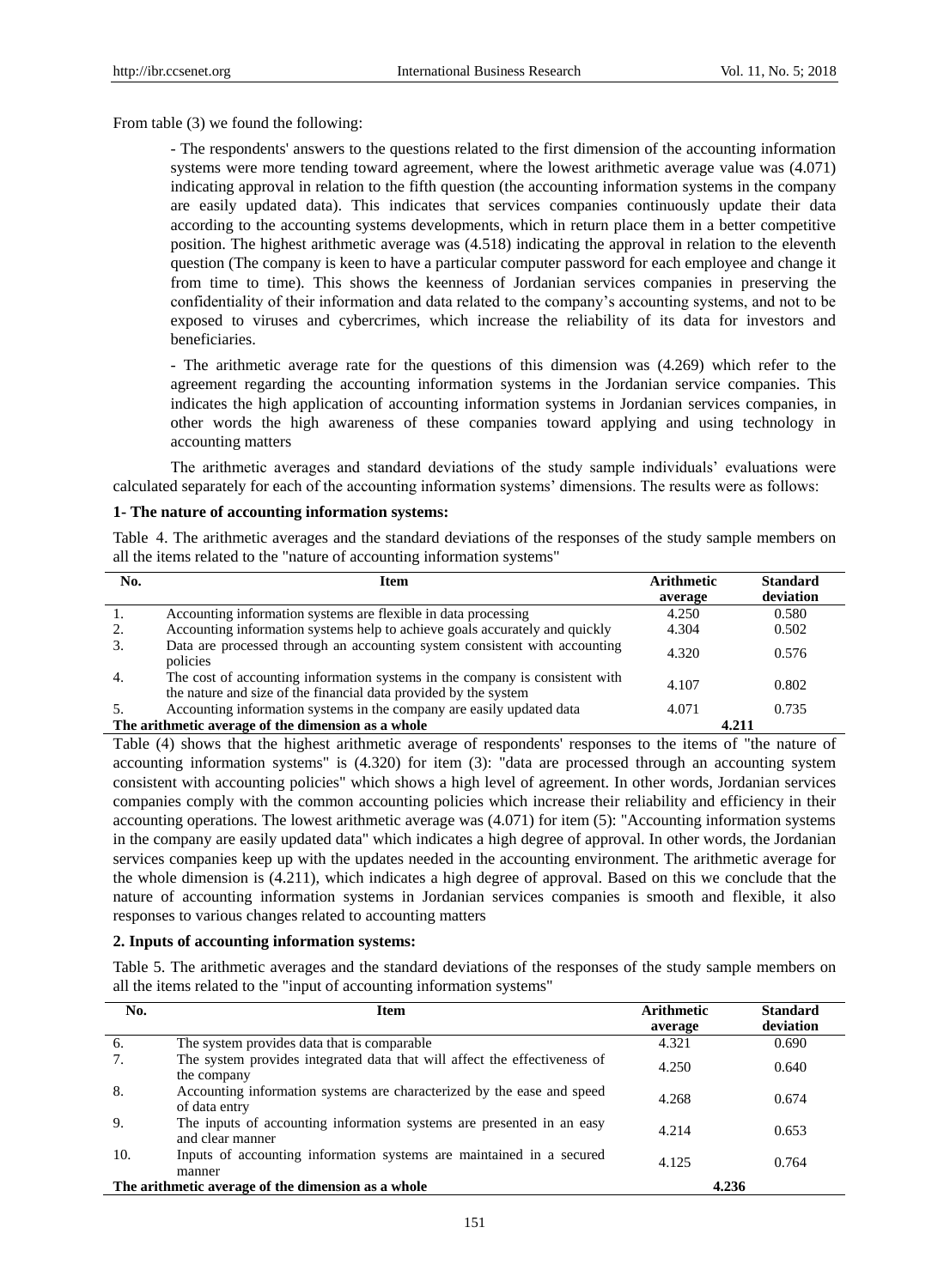Table (5) shows that the highest arithmeticaverage of the respondents' answers to the items of "Accounting Information Systems Inputs" was (4.321) for item (6): "The system provides data that is comparable ", indicating a high degree of agreement. This shows the efficiency of the accounting system used in Jordanian services companies. The lowest arithmetic average was (4.125) for item (10): "Inputs of accounting information systems are maintained in a secured manner ", indicating a high degree of agreement, which means that Jordanian services companies are keen on protecting the confidentiality of accounting information and preserving it from loss or theft. The arithmetic average of the dimension as a whole was (4.236), indicating a high degree of agreement. Thus, we conclude that accounting information systems' inputs are flexible in use and data retrieving and processing, which reduces the time and labor needed for retrieving and benefiting from data.

#### **3. The accounting information systems security:**

Table 6. The arithmetic averages and the standard deviations of the responses of the study sample members on all the items related to the "Accounting Information Systems Security"

| No. | <b>Item</b>                                                                                                                                                          | Arithmetic | <b>Standard</b> |
|-----|----------------------------------------------------------------------------------------------------------------------------------------------------------------------|------------|-----------------|
|     |                                                                                                                                                                      | average    | deviation       |
| 11. | The company is keen to have a particular computer password for each employee and<br>change it from time to time                                                      | 4.518      | 0.603           |
| 12. | The company provides adequate protection against the risks of computer viruses                                                                                       | 4.429      | 0.657           |
| 13. | The Company has clear and written policies regarding the security of accounting<br>information systems                                                               | 4.250      | 0.745           |
| 14. | The company's management implements information security protection objectives such<br>as privacy, avoiding unauthorized data change                                 | 4.321      | 0.855           |
| 15. | The company's management updates the methods of protecting the accounting<br>information systems according to the changes taking place in the technology environment | 4.286      | 0.847           |
|     | The arithmetic average of the dimension as a whole                                                                                                                   | 4.361      |                 |

Table (6) shows that the highest arithmetic average of the respondents' responses to the items of the "Accounting Information Systems Security" was (4.518) for item (11): "The company is keen to have a particular computer password for each employee and change it from time to time ", which indicates a high degree of agreement. This shows that Jordanian services companies are highly concerned with maintaining the confidentiality of accounting information. The lowest arithmetic average was (4.250) for item (13): "The Company has clear and written policies regarding the security of accounting information systems ", which indicates a high degree of agreement. This is a clear statement to the employees working in accounting information department about the importance of complying with accounting information systems' security rules and how to maintain them. The arithmetic average of the dimension as a whole was (4.361), which indicates a high degree of agreement. Thus, we conclude that accounting information systems' inputs for Jordanian services companies are characterized with reliability, information confidentiality and electronic security.

## **Second: The quality of the financial data:**

Table (7) shows the statistical averages and standard deviations related to the quality of the financial statements:

Table 7. The arithmetical averages of the responses of the sample members related to the second dimension of the questions

| No. | <b>Item</b>                                                                                                                                            | <b>Arithmetic</b> | <b>Standard</b> |
|-----|--------------------------------------------------------------------------------------------------------------------------------------------------------|-------------------|-----------------|
|     |                                                                                                                                                        | average           | deviation       |
| 1.  | The company is distinguished by its accuracy in presenting users' needs of financial data                                                              | 4.304             | 0.685           |
| 2.  | Accurate financial data help the company make financial decisions                                                                                      | 4.268             | 0.646           |
| 3.  | Financial data are judiciously prepared to ensure its accuracy and correctness                                                                         | 4.304             | 0.658           |
| 4.  | The provided financial data are consistent with the users' needs in different financial<br>periods per year                                            | 4.143             | 0.645           |
| 5.  | The company's financial data are flexible in its use in various aspects and objectives                                                                 | 4.232             | 0.713           |
| 6.  | The company's financial data are clear and uncomplicated                                                                                               | 4.196             | 0.672           |
| 7.  | The company's financial data are easily understood among its various users                                                                             | 4.125             | 0.810           |
| 8.  | The company's financial data are inclusive for all the financial aspects that users need in<br>the decision-making process                             | 4.196             | 0.644           |
| 9.  | The financial data are provided in an appropriate time so they reach the decision maker<br>before losing their ability to influence the taken decision | 4.286             | 0.803           |
| 10. | The company's financial data are adopted in the comparison with other companies within<br>the same sector                                              | 4.161             | 0.869           |
| 11. | The financial data are registered and examined by registering, analyzing, tabulating and<br>classifying them                                           | 4.321             | 0.543           |
| 12. | Financial data that are easily saved, are easily retrieved at any time                                                                                 | 4.339             | 0.695           |
|     | The arithmetic average rate                                                                                                                            | 4.240             |                 |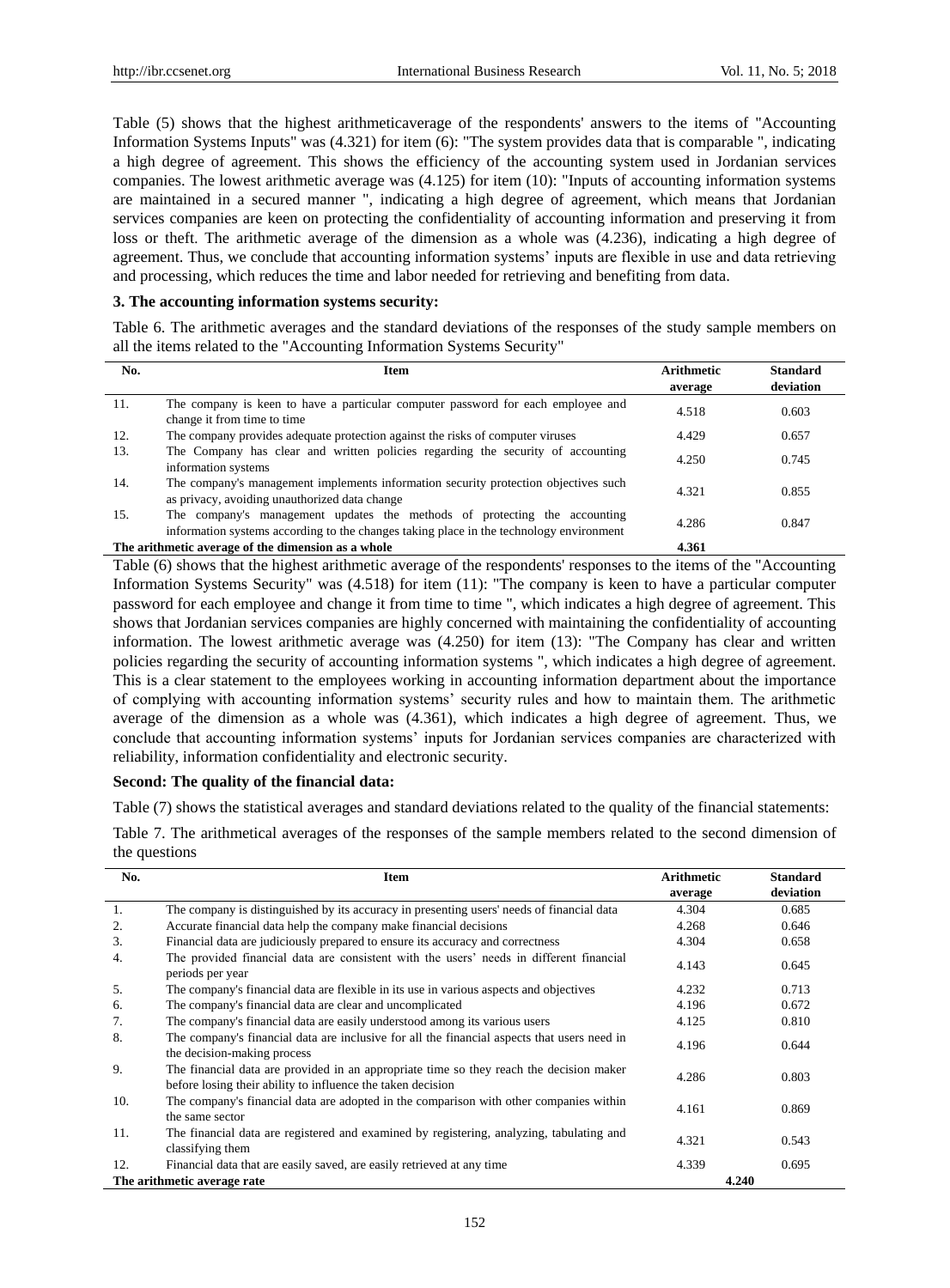## **Table (7) shows the following:**

- The respondents' responses to the questions related to the second dimension, represented in the quality of the financial statements were more tending toward agreement. The lowest arithmetic average value was (4.125) indicating approval in relation to the seventh question (The company's financial data are easily understood among its various users). This indicates the ease of using the financial data within the services companies and the existence of clarifications about accounting numbers' indications. The value of the highest arithmetic average was (4.339) indicating agreement in relation to the twelfth item (Financial data that are easily saved, are easily retrieved at any time). This shows the availability of flexibility and smoothness in data storage and usage

- The arithmetic average rate for the questions of this dimension was (4.240), which indicates the agreement regarding the quality of the financial data in the Jordanian service companies. Based on this we conclude that financial data related to Jordanian services companies is characterized with high quality, which confirms the high reliability of its financial data analysis.

## **Testing the hypotheses of the study**

**Ha1**: There is an impact for the use of accounting information systems on the quality of financial data.

From this main hypothesis, the following sub-hypotheses are derived:

 $\text{Ha}_{1,1}$ : There is an impact for the nature of accounting information systems on the quality of financial data.

 $Ha_{1,2}$ : There is an impact for the accounting information systems inputs on the quality of financial data.

 $Ha_{1,3}$ : There is an impact for accounting information systems security on the quality of financial data.

To test this hypothesis, the multiple regression analysis has been used and the correlation coefficients have been found among the study's variables.

The results were as follows:

Table 8. Pearson correlation coefficient's values among the study's variables

|                                     | The nature of<br>accounting<br>information systems | Accounting<br>information<br>systems' inputs | Accounting<br>information<br>systems' security | <b>Financial data</b><br>quality |
|-------------------------------------|----------------------------------------------------|----------------------------------------------|------------------------------------------------|----------------------------------|
| The nature of                       |                                                    |                                              |                                                |                                  |
| accounting information              |                                                    |                                              |                                                |                                  |
| systems                             |                                                    |                                              |                                                |                                  |
| <b>Accounting information</b>       | $0.739**$                                          |                                              |                                                |                                  |
| systems' inputs                     |                                                    |                                              |                                                |                                  |
| <b>Accounting information</b>       | $0.751**$                                          | $0.609**$                                    |                                                |                                  |
| systems' security                   |                                                    |                                              |                                                |                                  |
| <b>Financial data quality</b>       | $0.665**$                                          | $0.575**$                                    | $0.680**$                                      |                                  |
| $\cdots$ $\alpha$ $\cdots$ $\cdots$ |                                                    |                                              |                                                |                                  |

\*\* Of a statistical significance at sig  $((\alpha \le 0.05))$ 

From the table we see that the value of Pearson correlation coefficient among the study's variables was of a statistical significance at sig. ( $(\alpha \le 0.05)$ , this proves the reliability of the study tool.

Table 9. Results of multiple regression analysis using the Ordinary Least Squares Model (OLS)

| variable                                    | Sig.                               |                                    |
|---------------------------------------------|------------------------------------|------------------------------------|
| The nature of accounting information        | 0.004                              | 0.411                              |
| systems                                     |                                    |                                    |
| Accounting information systems              | 0.999                              | 0.000                              |
| inputs                                      |                                    |                                    |
| Accounting information systems              | 0.000                              | 0.445                              |
| security                                    |                                    |                                    |
| The value of (Sig.) for the model           | 0.000                              |                                    |
| <b>R-Squared</b>                            | 0.576                              |                                    |
| <i>***</i> statistical Significance at (1%) | **statistical Significance at (5%) | *statistical Significance at (10%) |

Source: by the researcher depending on the statistical analysis results.

**The nature of the accounting information systems**: There is a statistically significant positive effect at the level of Sig. ( $α \le 5\%$ ) for the nature of the accounting information systems on the quality of the financial data, where the Sig. value was (0.004). Therefore, the first alternative hypothesis is accepted and the null hypothesis is rejected.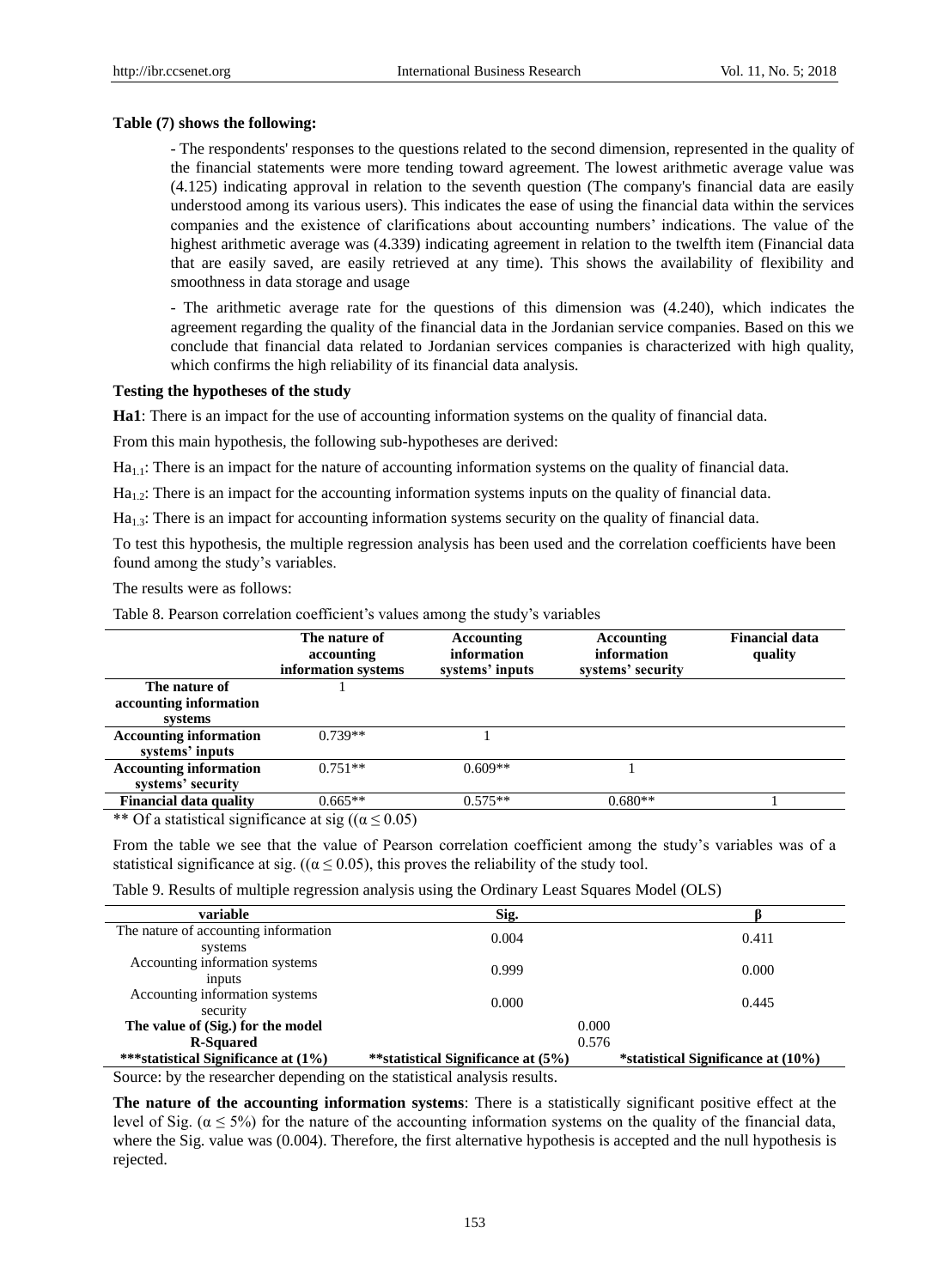**Inputs of accounting information systems:** There was no statistically significant effect at the level of sig. ( $\alpha \leq$ 5%) for the inputs of the accounting information systems on the quality of the financial data, where the Sig. value was (0.999), which is a none statistically significant value. Based on this, the second alternative hypothesis of the study is rejected and the null hypothesis is accepted.

**Accounting Information Systems Security**: There is a statistically significant positive effect at the level of Sig.  $(\alpha \leq 5\%)$  for the security of accounting information systems on the quality of financial data, where the value of Sig. is (0.000).Based on this, the third alternative hypothesis of the study is accepted and the null hypothesis is rejected.

A**ll the dimensions of the accounting information systems**: There is a statistically significant effect at the level of sig. ( $\alpha \le 5\%$ ) for the use of accounting information systems on the quality of the financial data, where the value of sig. was (0.000), and thus the third alternative hypothesis of the study is accepted and the null hypothesis is rejected. This result was in accordance with Patel's study (2015), which explained that accounting information systems contribute in the provision of the needed information for financial and economic decision-making. This finding was also in accordance with the study of Rapina (2014) which concluded that the quality of the accounting information system has effects over the quality of accounting information.

**Ha2**: The level of quality of the financial data that is relied on in Jordanian service companies is high.

To test this hypothesis, a (One Sample T-test) was performed at the statistical significance level of ( $\alpha \le 0.05$ ), i.e. at a level of reliability that is not less than 95% and an error rate of not more than 5% at the value of 3 out of 5, the results were as follows:

Table 10. T-test results for the questions related to the second hypothesis

| Item                                                                  | .        | average<br>$-1$ | 512 |
|-----------------------------------------------------------------------|----------|-----------------|-----|
| $\sim$<br>mı<br>PVI<br>data<br>1 he<br>tinancia.<br>1111<br>ΩŤ<br>лна | റാറ<br>- |                 | 000 |
| $c_{11}$<br><b>m</b> 11<br>$1 \cap$                                   |          |                 |     |

Table (10) shows the following:

- The arithmetic average of the questions related to the quality level of the financial data was (4.240), which indicates a high level.

- The value of ( $\alpha$ ) was (0.000), which is less than (0.05) and has a statistical significance, indicating that the quality of the financial data that are relied on in Jordanian service companies is high.

**Ha3:** There are significant statistical differences regarding the use of accounting information systems and the quality of financial data in Jordanian service companies attributed to the sector to which the company belongs**.**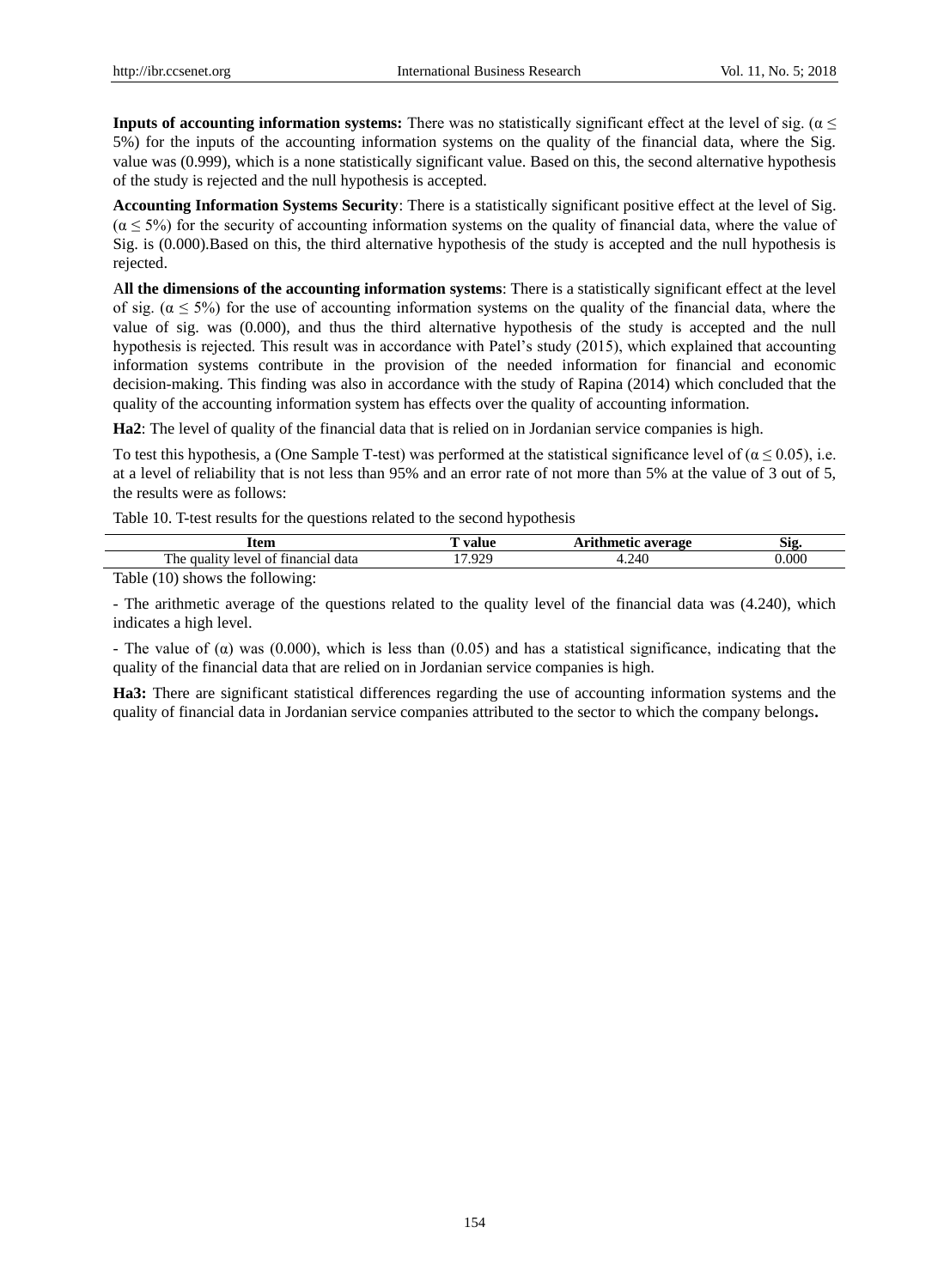This question was tested by using the (One Way ANOVA) test, and the results were as follows:

|  |  |  | Table 11. Results of the (ANOVA) test for the third hypothesis |
|--|--|--|----------------------------------------------------------------|
|--|--|--|----------------------------------------------------------------|

| <b>Variables</b>              | <b>Sector</b>      | <b>Arithmetic average</b> | (F) value | Sig. level |
|-------------------------------|--------------------|---------------------------|-----------|------------|
|                               | Commerce           | 3.990                     |           |            |
| The nature of accounting      | Education          | 4.267                     | 0.000     | 5.108      |
| information systems           | Power              | 4.300                     |           |            |
|                               | Communication and  | 4.150                     |           |            |
|                               | technology         |                           |           |            |
|                               | Hotels and tourism | 4.886                     |           |            |
|                               | Transportation     | 4.057                     |           |            |
|                               | Media              | 4.333                     |           |            |
| <b>Accounting information</b> | Commerce           | 3.970                     | 3.414     | 0.007      |
| systems input                 | Education          | 4.400                     |           |            |
|                               | Power              | 4.450                     |           |            |
|                               | Communication and  | 4.175                     |           |            |
|                               | technology         |                           |           |            |
|                               | Hotels and tourism | 4.800                     |           |            |
|                               | Transportation     | 4.086                     |           |            |
|                               | Media              | 4.467                     |           |            |
| <b>Accounting information</b> | Commerce           | 4.020                     | 2.519     | 0.033      |
| systems security              | Education          | 4.467                     |           |            |
|                               | Power              | 4.500                     |           |            |
|                               | Communication and  | 4.525                     |           |            |
|                               | technology         |                           |           |            |
|                               | Hotels and tourism | 4.914                     |           |            |
|                               | Transportation     | 4.429                     |           |            |
|                               | Media              | 4.267                     |           |            |
| <b>Accounting information</b> | Commerce           | 3.900                     | 6.015     | 0.000      |
| quality                       | Education          | 4.250                     |           |            |
|                               | Power              | 4.344                     |           |            |
|                               | Communication and  | 4.135                     |           |            |
|                               | technology         |                           |           |            |
|                               | Hotels and tourism | 4.893                     |           |            |
|                               | Transportation     | 4.571                     |           |            |
|                               | Media              | 4.194                     |           |            |

Table (11) shows the following:

- There are statistical significant differences at the level of sig. ( $\alpha \le 0.05$ ) between the Jordanian service companies in terms of the nature of accounting information systems attributed to the sector to which the company belongs, where the value of the level of significance  $(\alpha)$  was (0.000), which is a value of a statistical significance. These differences tended to favor the sector of (hotels and tourism) with the highest arithmetic average.
- There are statistical significant differences at the level of  $(\alpha \le 0.05)$  among the various Jordanian service companies in terms of the inputs of the accounting information systems attributed to the sector to which the company belongs, where the value of the level of significance  $(\alpha)$  was (0.007), which is value of a statistical significance. These differences tended to favor the sector of (hotels and tourism) with the highest arithmetic average.
- There are statistical significant differences at the level of  $(\alpha \le 0.05)$  among the Jordanian service companies in relation to the security of the accounting information systems attributed to the sector to which the company belongs, where the value of the level of significance  $(\alpha)$  was (0.033), which is a value of a statistical significance. These differences tended to favor the sector of (hotels and tourism) with the highest arithmetic average.
- There are statistical significant differences at the level of ( $\alpha \le 0.05$ ) among the Jordanian service companies in terms of the quality of the financial data attributed to the sector to which the company belongs, where the value of the level of significance  $\alpha$ ) was (0.000), which is a value of statistical significance. These differences tended to favor the sector of (hotels and tourism) with the highest arithmetic average.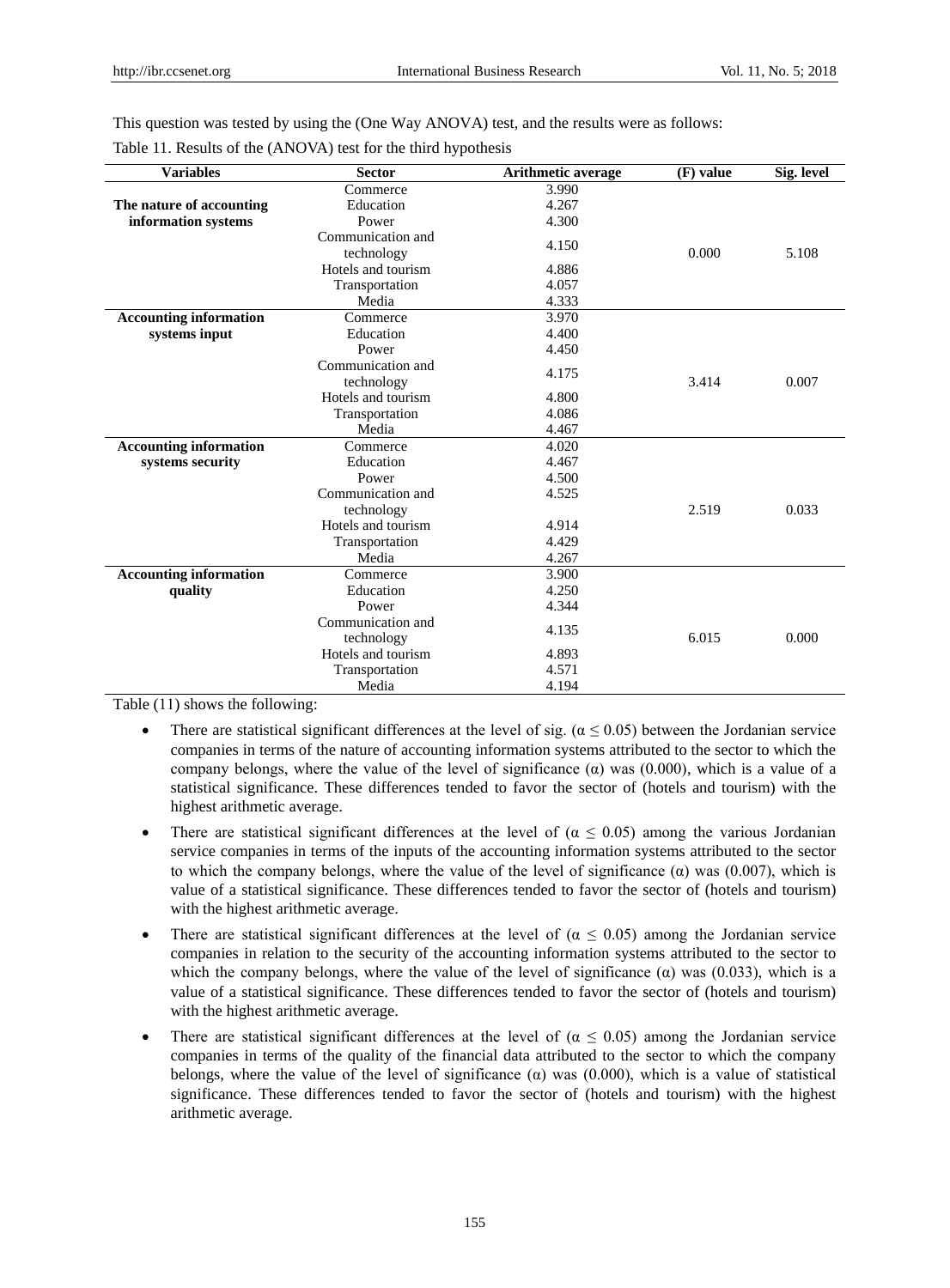## **5. Results and Recommendations**

## **Results:**

Through data analysis and hypothesis testing, the following results were reached:

1. There is a statistically significant positive effect at the level of ( $\alpha \le 5\%$ ) of the nature of accounting information systems on the quality of financial data. This means that accounting information systems used in Jordanian services companies are suitable to achieve financial data quality and confirm its accuracy and correctness, indicating that services sector in Jordan is developing.

2. There is no statistically significant effect at the level of significance ( $\alpha \le 5\%$ ) of the inputs of the accounting information systems on the quality of the financial data. This can be attributed to the fact that accounting information systems' inputs depend on the nature of financial data inserted into the system, and the higher the quality of the inserted financial data is, the more it helps the system to maintain it in the same form it was inserted.

3. There is a statistically significant positive effect at the level of ( $\alpha \leq 5\%$ ) for the security of accounting information systems on the quality of financial data. This is a logical result that indicates the quality of financial data, achieved through maintaining the security of accounting information systems used to store data, as for the more information systems' environment is secured, the higher the level of financial data quality was, due to protecting and preserving it from loss or change.

4. The level of quality of the financial data that is relied upon by Jordanian service companies is high. This confirms the accuracy and correctness of financial data presented by financial companies, which results in increasing the reliability of the parties using these data and increasing the accuracy of achieved results in different credit and profitable fields and others.

5. There are statistical significant differences at the level of ( $\alpha \le 0.05$ ) among the Jordanian service companies in terms of the nature of the accounting information systems, the inputs of the accounting information systems and the security of the accounting information systems attributed to the sector to which the company belongs. These differences were tended to favor the sector of (hotels and tourism). This might indicate the difference in accounting information systems applied in each sector of services sectors. And that the sector of hotels and tourism is the most service sector that applies and cares about accounting information systems.

#### **Recommendations:**

Based on the findings, the study recommends the following recommendations:

1. Jordanian service companies represented by the sectors of commerce, education, energy, communication and technology, transportation, and media should focus on the nature, input and security of accounting information systems, as well as focus on the quality of financial data.

2 - The necessity of Jordanian service companies to ensure the continuity of paying attention to the quality of financial data provided to their beneficiaries, which are used to assess the performance of the company.

3 - The need for Jordanian service companies to update the used accounting information systems in accordance with the evolving technological developments.

4. Conduct such a study, but applied to the industrial sector and the financial sector so that comparisons are made within a single sector.

5. Conducting such a study but applying it to various service, industrial and financial sectors so that comparisons are made between these sectors.

## **References**

#### **Arabic references:**

Al-Dahrawi, K. A. (2001), Accounting Information Systems, second edition, El Dar El Gamaya, Alexandria, Egypt.

Ali, H. (2011). The Effect of Accounting Information Quality over Decision Making in Economic Institutions in Algeria: Case Study of Awras Batna Mills Institution, Aures Commercial Production Unit, (Master thesis), University of Mohamed Khider Biskra, Algeria.

Shaher, M. (2002). Accounting Information Systems, Al-Quds Open University, first edition, Amman, Jordan.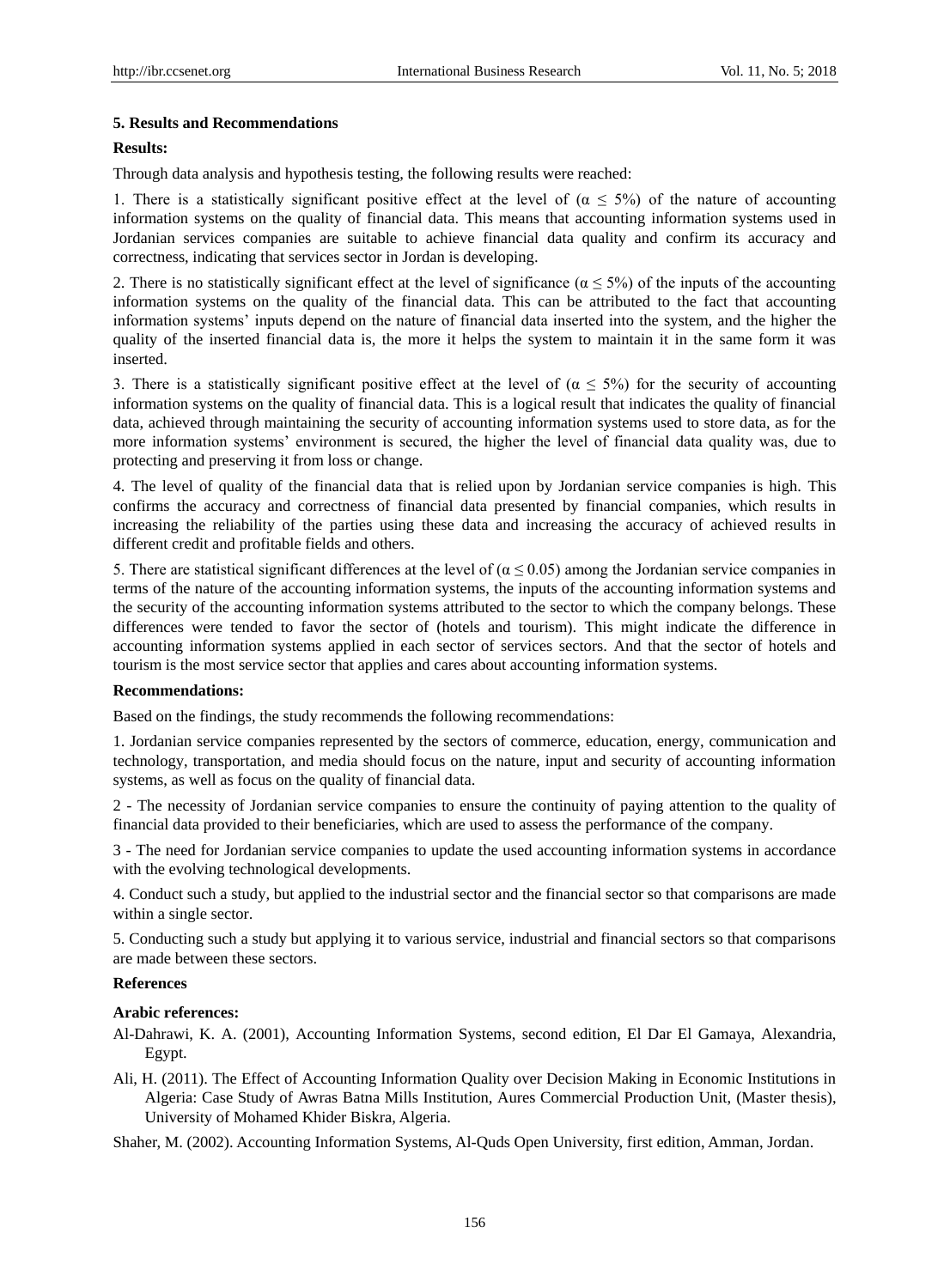#### **Foreign references:**

- Abdallah, A. (2013). The Impact of Using Accounting Information Systems on the Quality of Financial Statements Submitted to the Income and Sales Tax Department in Jordan. *European Scientific Journal*, /SPECIAL/ edition, 1 (ISSN: 1857 – 7881), 41-48.
- Akgün, A., & Kilic, S. (2013). Muhasebe bilgi sisteminin işletme yönetiminin etkinliği üzerindeki etkisi. *Yönetim ve ekonomi: Celal bayar Üniversitesi İktisadi ve İdari Bilimler Fakültesi Dergisi*, *20*(2), 21-36.
- Bodnar, G. H., & Hopwood, W. S. (2010). *Accounting Information System*. tenth edition. Pearson Education Inc.
- Esmeray, A. (2016).The Impact of Accounting Information Systems on Firm Performance: Empirical Evidence in Turkish Small and Medium Sized Enterprises. *International Review of Management and Marketing*, *6*(2), 233-236.
- Fuhong, Y. (2012). *Research on the Impact of Accounting Information on Accounting Theory and Practice*. International Conference on Convergence Information Technology, Lecture Notes in Information Technology, (19), 25-30.
- Harash, E., Timimi, S., & Radhi, A. (2014). The Influence of Accounting Information Systems (AIS) on Performance of Small and Medium Enterprises (SMEs) in Iraq. *Journal of Business & Management*, *3*(4), 48-57. https://doi.org/10.12735/jbm.v3i4p48
- Hezabr, A., & Qatanani, K. (2015). The Effect of Using Accounting Information Systems to Improve the Value Chain in Business Organizations- Empirical Study. *European Journal of Accounting Auditing and Finance Research*, *3*(6) 1-11.
- Jakovic, B., & Spremic, M. (2012). The Impact of the Accounting Information System Usage on Company's E-Business Efficiency. *Annals of DAAAM for 2012 & Proceedings of the 23rd International DAAAM Symposium*, *23*(1), ISSN 2304-1382, 1067-1070.
- Kieso, D. E., Jerry, J. W., & Warfield, T. D. (2010). *International Accounting*. 8th Ed., John Wiley & Sons, NY.
- Knežević, S., & Tepavac, R. (2012). Accounting ınformation system as a platform for business and financial decision-making in the company. *Management*, (1820-0222), *65,* 63-68.
- Moqbel, M. (2014). The Impact of Accounting Information Systems (AIS) On E-Commerce Analytical Study-Service Sector-Jordan ASE. *International Journal of Scientific & Technology Research*, *3*(1), 211-215.
- Nnenna, O. (2012). The Use Accounting Information as an Aid to Management in Decision Making. *British Journal of Science*, *5*(1), 52-62.
- Nwinee, K., Akpos, Y., Vincent, N., & Ibinabo, T. (2016). Impact of Accounting Information System on Organizational Effectiveness: A Study of Selected Small and Medium Scale Enterprises in Woji, Portharcourt. *International Journal of Research*, *3*(1), 974-982.
- Patel, S. (2015). Effects of accounting information system on Organizational Profitability. *International Journal of Research and Analytical Reviews*, *2*(1), 72- 76.
- Porter, G. A., & Norton, C, L., (2011). *Using Financial Accounting Information: The Alternative to Debits and Credits*. Seventh Edition. South-Western Cengage Learning: USA Viii / 3.
- Qatanani, K., & Hezabr, A. (2015). The Effect of Using Accounting Information Systems to Improve the Value Chain Business Organizations- Empirical Study. *European Journal of Accounting Auditing and Finance Research*, *3*(6), 1-11.
- Rachmawati, R., & Lasniroha, T. (2014). The Effect of Management Accounting Information System, Management Accounting Information Quality, Services Quality to User Satisfaction and Implications on Decision Making Process. *International Conference on Trends in Multidisciplinary Business and Economics Research*, 27-28, March, Bangkok, Thailand, 66- 74.
- Ramdany (2015). Influence The Quality of Accounting Information Systems and The Effectiveness of Internal Control On Financial Reporting Quality. *Research Journal of Finance and Accounting*, *6*(6), 143- 152.
- Rapina (2014). Factors Influencing the Quality of Accounting Information System and Its Implications on the Quality of Accounting Information. *Research Journal of Finance and Accounting*, *5*(2), 148-154.
- Romney, M. B., & Steinbart, P., J. (2012). *Accounting Information Systems*. Pearson Education Limited.